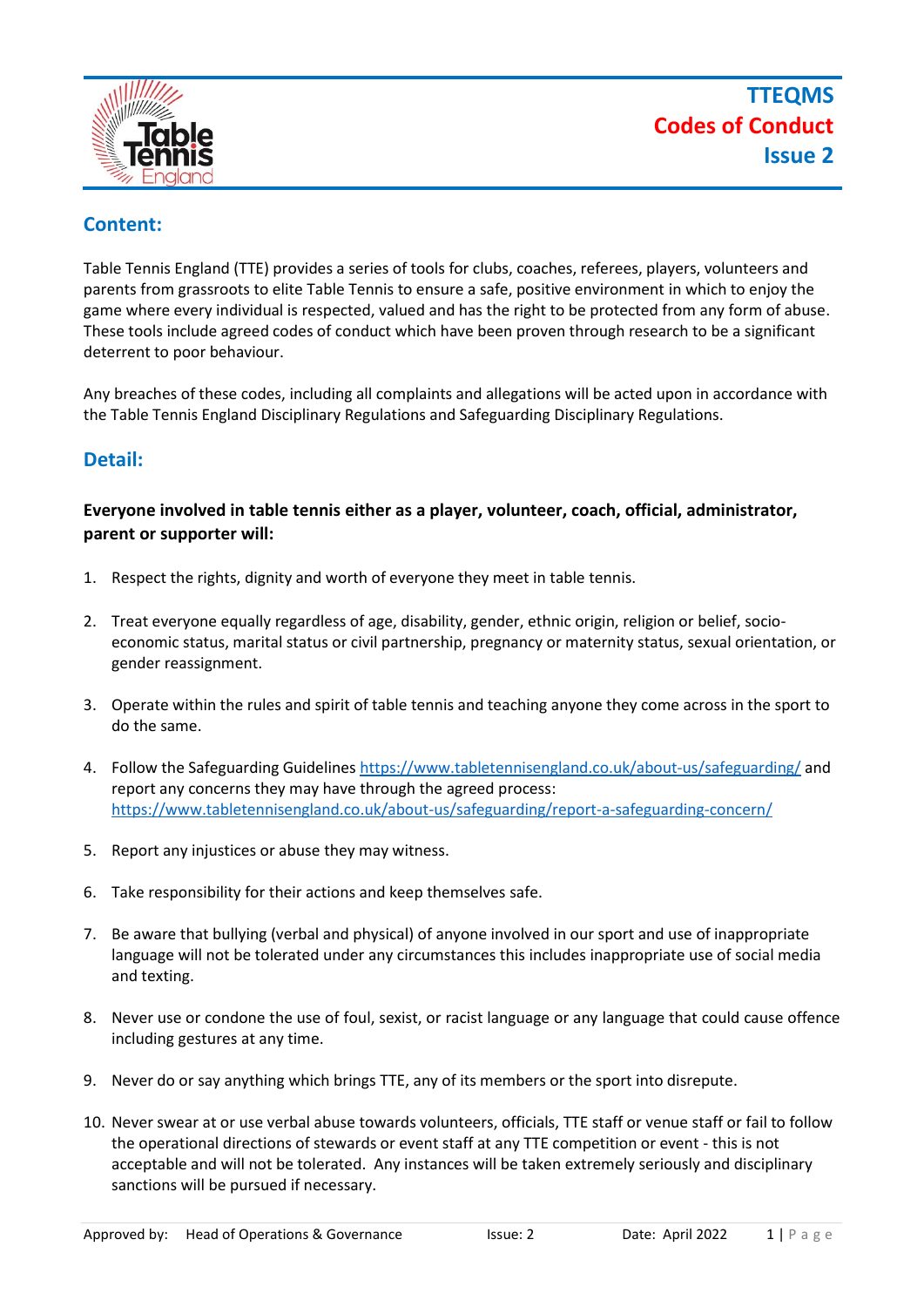

- 11. Adhere to the Workforce Protection Policy: [https://cdn.jaskc.re/file/production-media/table-tennis](https://cdn.jaskc.re/file/production-media/table-tennis-england/uploads/2022/04/Workforce-Protection-Policy-v1.pdf)[england/uploads/2022/04/Workforce-Protection-Policy-v1.pdf](https://cdn.jaskc.re/file/production-media/table-tennis-england/uploads/2022/04/Workforce-Protection-Policy-v1.pdf)
- 12. Be compliant at all times with UK Anti-Doping rules and support players and other athlete support personnel to uphold clean sport.
- 13. Report any concerns about any anti-doping violations to UKAD at the earliest opportunity.
- 14. Be aware that any member of TTE who commits an act of misconduct relating to anti-doping but is not a violation of either the UK Anti-Doping Rules or the TTE ones may be subject to disciplinary proceedings for such misconduct and sanctioned accordingly.
- 15. Be compliant at all times with TTE Anti-Doping Regulations: <https://www.tabletennisengland.co.uk/compete/antidoping/> and report any breaches of these to TTE at the earliest opportunity.
- 16. Be bound by the UK Anti-Doping Rules and to submit to the authority of UK Anti-Doping and any other appropriate body in the application and enforcement of those Rules.
- 17. Cooperate fully with any World Anti-Doping Code compliant anti-doping investigations or proceedings, whether conducted by UK Anti-Doping or any other competent body.

## **IN ADDITION:**

### **Coaches will:**

- 1. Always put the players best interest at the centre of all that they do.
- 2. Never coach juniors alone. Another responsible adult must always be available at the session. This can be a volunteer, parent, or club member.
- 3. Always practise "hands off" coaching.
- 4. Always demonstrate high standards of behaviour and appearance.
- 5. Recognise their personal limitations and be prepared to pass players on to other coaches to ensure the continued development of the athlete.
- 6. Hold a valid coach licence and keep up to date with the latest coaching practices.
- 7. Provide a safe and secure training and playing environment which is public and open avoiding situations where they may be working alone and out of sight with individual players.
- 8. Treat officials and opponents with respect when winning or losing and encourage their players to do the same.
- 9. Respect any confidential information they may hold on players and not share with others unless the immediate welfare of the players may be compromised by not sharing.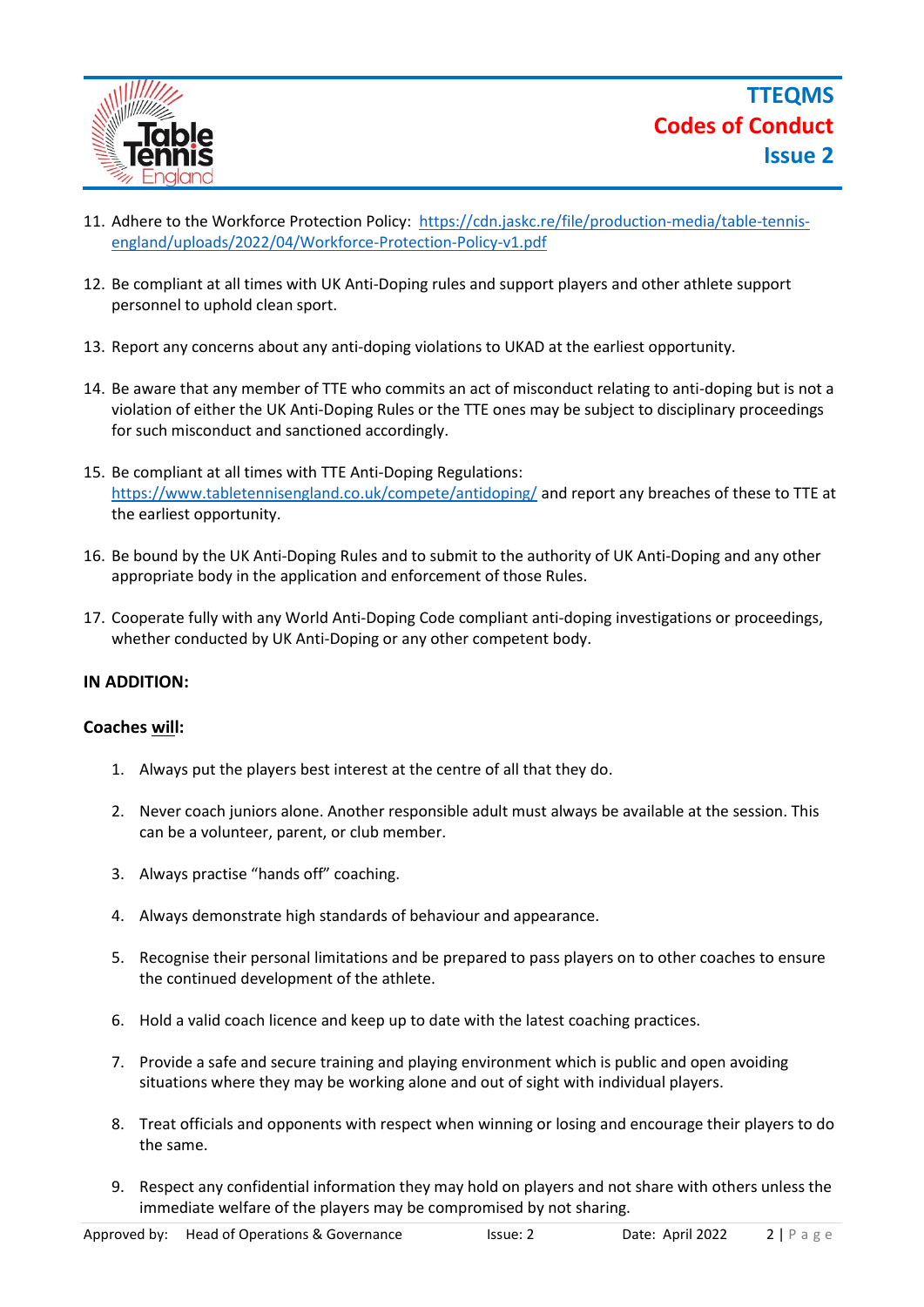

### **Coaches will not:**

- 1. Ridicule, embarrass, bully or abuse players.
- 2. Consume alcohol or illegal substances while working with players including whilst travelling.
- 3. Smoke whilst working/participating in a table tennis environment.
- 4. Use foul, sexist, or racist language or any language that could cause offence including gestures at any time.
- 5. Criticise fellow coaches or professionals whether publicly, privately or through social media.
- 6. Engage in any relationship of a sexual nature with a player for whom they are responsible.
- 7. Use any form of physical contact with players.

#### **Players will:**

- 1. Always do their best in every situation and set a positive example to others.
- 2. Applaud any good performances and efforts from all individuals and teams.
- 3. Do not take banned substances.
- 4. Always address officials or coaches at any competitions or training camps with respect and never question their judgement.
- 5. Accept the decisions and rulings of the umpire and/or match or tournament official.

### **Technical Officials will:**

- 1. Always put players best interests at the centre of all they do.
- 2. Ensure they understand all the relevant rules, duties and procedures for the competition at which they are officiating.
- 3. Wear the appropriate uniform as dictated by Tournament Organisers Committee (TOC) and maintain their appearance, personal hygiene and arrive promptly.
- 4. Maintain strict impartiality and avoid any relationship with players, coaches or families that could bring that into disrepute.
- 5. Ensure the playing environment is safe and secure, also public and open avoiding situations where they may be alone and out of sight with individual players.